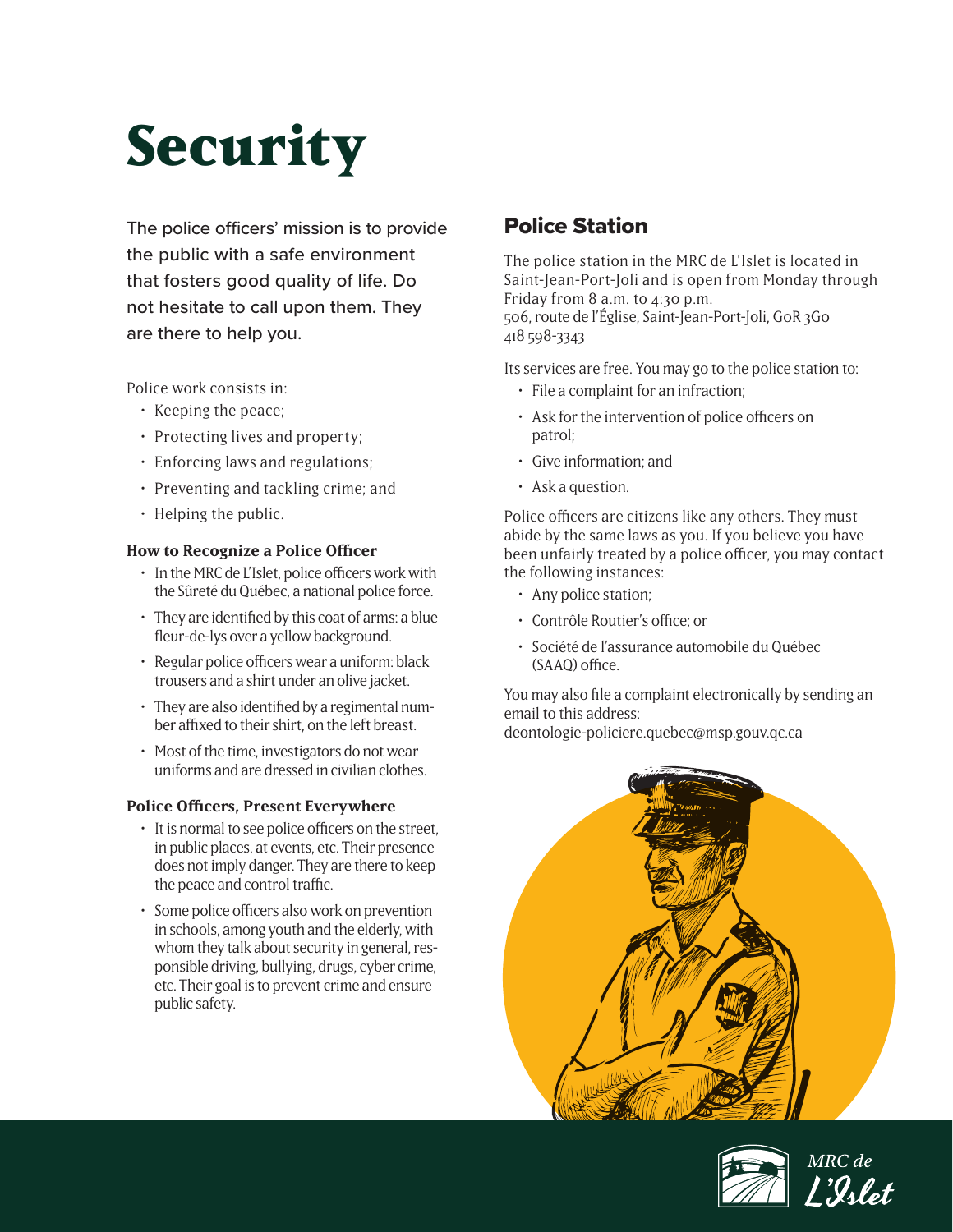# Municipal Bylaws

Police officers may intervene when a person is not abiding by municipal bylaws.

For example, it is prohibited to:

- Urinate in a public place;
- Drink alcohol in a public place;
- Be under the influence of drugs or alcohol in a public place; and
- Beg for or solicit money on the street.

Depending on the situation, police officers may issue a warning or a ticket (with a fine).

Police officers must intervene wisely and without using excessive force. They also must:

- Give the reasons behind their intervention unless the person is arrested in the act; and
- Respect the arrested person's right to receive legal assistance.

During a police intervention, you have the right to contest the intervention itself and to file a complaint.

## Identification Papers

In Canada, you are not legally required to have your papers on you at all times in public places.

However, you are required to identify yourself to the police in these three situations:

- 1.You are driving a motor vehicle.You will have to show the police officer your driver's licence as well as your insurance certificate and registration, if he or she asks you to, even if you have done nothing wrong.
- 2. A police officer intercepts you because he or she thinks you have committed an infraction.
- 3. You match the description of someone who has committed an infraction.

In these cases, you will have to give your name, address and date of birth. However, you are not required to produce your identification papers.

Be careful! If you refuse to identify yourself in one of these three situations, the police officer can decide not to let you go before having made the necessary verification. He or she may even escort you to the police station.

Reference: Éducaloi. Online: https://www.educaloi.qc.ca/ jeunesse/capsules/questions-de-la-police-etes-vousoblige-dy-repondre



Do not try to bribe a police officer to avoid being issued a ticket. In Canada, it is considered an indictable offence. Police officers will never ask you for money, as it is a criminal act for them to.